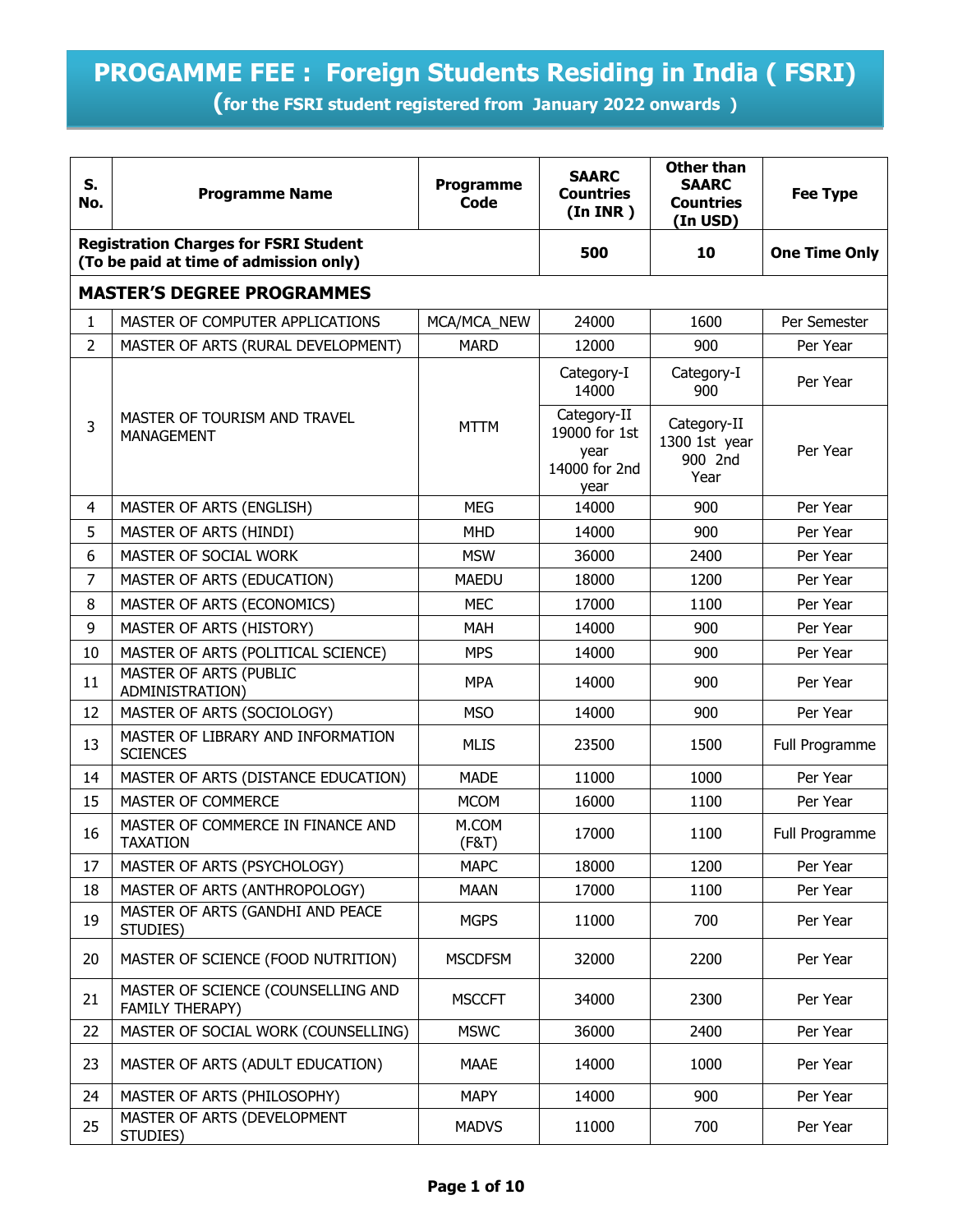| S.<br>No. | <b>Programme Name</b>                                                      | <b>Programme</b><br><b>Code</b> | <b>SAARC</b><br><b>Countries</b><br>(In <b>INR</b> ) | <b>Other than</b><br><b>SAARC</b><br><b>Countries</b><br>(In USD) | <b>Fee Type</b> |
|-----------|----------------------------------------------------------------------------|---------------------------------|------------------------------------------------------|-------------------------------------------------------------------|-----------------|
| 26        | MASTER OF ARTS (WOMEN AND GENDER<br>STUDIES)                               | <b>MAWGS</b>                    | 14000                                                | 1000                                                              | Per Year        |
| 27        | MASTER OF ARTS (GENDER AND<br>DEVELOPMENT STUDIES)                         | <b>MAGD</b>                     | 11000                                                | 700                                                               | Per Year        |
| 28        | MASTER OF ARTS (TRANSLATION<br>STUDIES)                                    | <b>MATS</b>                     | 11000                                                | 700                                                               | Per Year        |
| 29        | MASTER OF SCIENCE (MATHEMATICS<br>WITH APPLICATION IN COMPUTER<br>SCIENCE) | <b>MSCMACS</b>                  | 13000                                                | 900                                                               | Per Sem.        |
| 30        | MASTER OF ARTS (JOURNALISM AND MASS<br>COMMUNICATION)                      | MAJMC                           | 25000                                                | 1700                                                              | Per Year        |
| 31        | MASTER OF COMMERCE IN MANAGEMENT<br>ACCOUNTING & FINANCIAL STRATEGIES      | M.COM<br>(MA&FS)                | 17000                                                | 1100                                                              | Full Programme  |
| 32        | MASTER OF COMMERCE IN BUSINESS<br>POLICY AND CORPORATE GOVERNANCE          | M.COM<br>(BP&CG)                | 17000                                                | 1100                                                              | Full Programme  |
|           | MANAGEMENT PROGRAMME (MP)<br>MBA(OLD students)                             | <b>MP</b>                       | 3000                                                 | 250                                                               | Per Course      |
| 33        | MASTER OF BUSINESS ADMINISTRATION<br>(Revisedw.e.f July'2021 cycle)        | <b>MBA</b>                      | 17500<br>(In 1st, $2^{nd}$<br>& 4th Sem.)            | 1400<br>(In 1st, $2^{nd}$<br>& 4th Sem.)                          | Per Semester    |
|           |                                                                            |                                 | 20000<br>(3rd Sem.)                                  | 1800<br>(3rd Sem.)                                                | Per Semester    |
|           | MASTER OF BUSINESS ADMINISTRATION<br>(BANKING AND FINANCE) (OLD Students)  | <b>MPB</b>                      | 3000                                                 | 250                                                               | Per Course      |
| 34        | MASTER OF BUSINESS ADMINISTRATION<br>(BANKING AND FINANCE)                 | <b>MBF</b>                      | 17500<br>(In 1st, $2^{nd}$<br>& 4th Sem.)            | 1400<br>(In 1st, $2^{nd}$<br>& 4th Sem.)                          | Per Semester    |
|           | (Revisedw.e.f July'2021 cycle)                                             |                                 | 20000<br>(3rd Sem.)                                  | 1800<br>(3rd Sem.)                                                | Per Semester    |
| 35        | MASTER OF ARTS (SANSKRIT)                                                  | <b>MSK</b>                      | 14000                                                | 900                                                               | Per Year        |
| 36        | MASTER OF ARTS (URDU)                                                      | <b>MAUD</b>                     | 13000                                                | 900                                                               | Per Year        |
| 37        | MASTER OF ARTS (JYOTISH)                                                   | MAJY                            | 13000                                                | 900                                                               | Per Year        |
| 38        | MASTER OF SCIENCE (ENVIRONMENTAL<br>SCIENCE)                               | <b>MSCENV</b>                   | 15000                                                | 1000                                                              | Per Year        |
| 39        | MASTER OF ARTS (FOLKLORE AND<br><b>CULTURE STUDIES)</b>                    | <b>MAFCS</b>                    | 11000                                                | 700                                                               | Per Year        |
| 40        | MASTER OF ARTS (DRAWING AND<br>PAINTING)                                   | <b>MADP</b>                     | 17000                                                | 1100                                                              | Per Year        |
| 41        | MASTER OF SCIENCE ( INFORMATION<br>SECURITY)                               | <b>MSCIS</b>                    | 43000                                                | 2900                                                              | Per Year        |
| 42        | MASTER OF ARTS (ENTREPRENEURSHIP)                                          | <b>MAER</b>                     | 15000                                                | 1000                                                              | Per Year        |
|           | <b>BACHELOR'S DEGREE PROGRAMMES</b>                                        |                                 |                                                      |                                                                   |                 |
| 43        | BACHELOR OF COMPUTER APPLICATIONS                                          | <b>BCA</b>                      | 14000                                                | 1000                                                              | Per Semester    |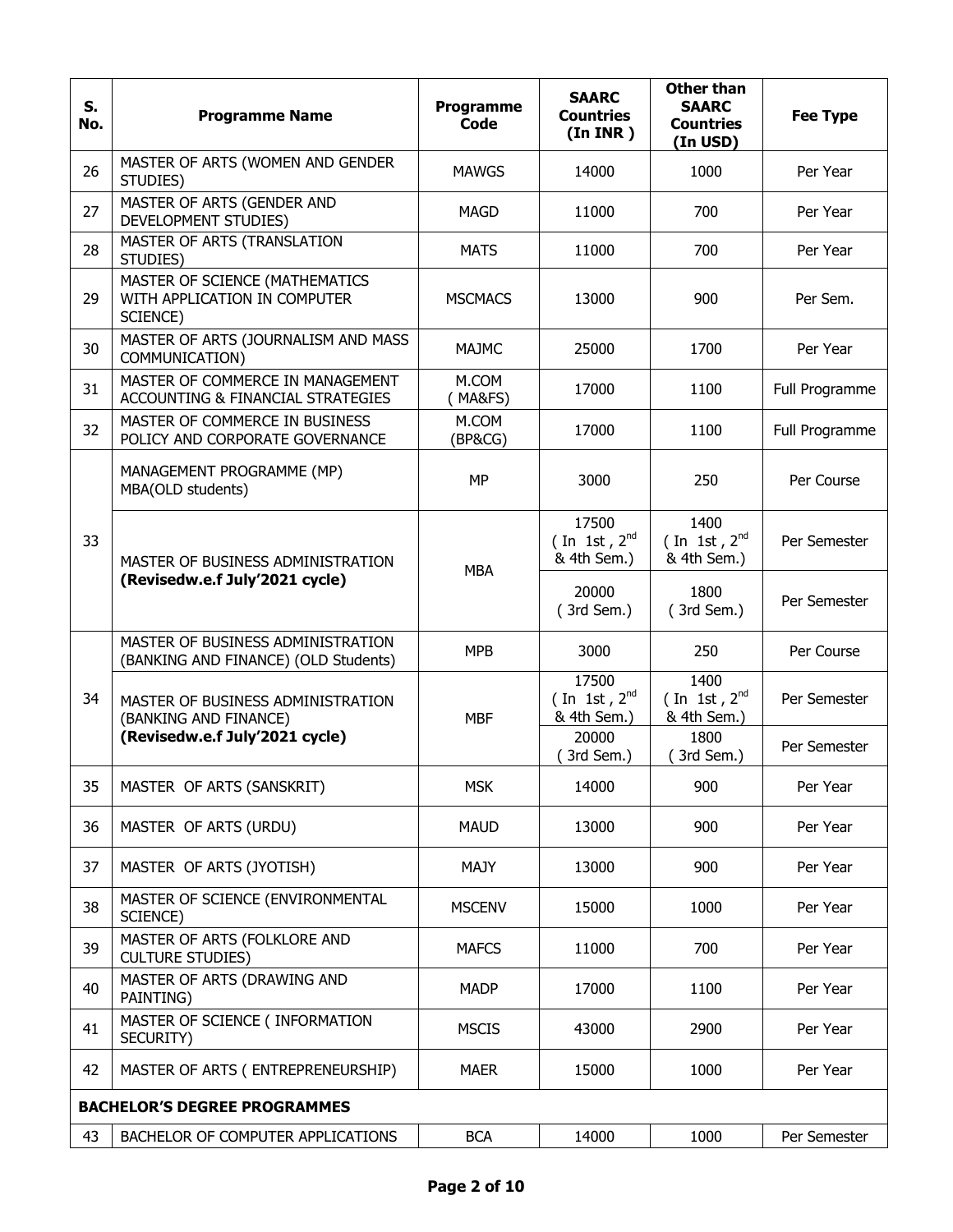| S.<br>No. | <b>Programme Name</b>                                                                | Programme<br><b>Code</b> | <b>SAARC</b><br><b>Countries</b><br>(In <b>INR</b> )                                         | <b>Other than</b><br><b>SAARC</b><br><b>Countries</b><br>(In USD)                          | <b>Fee Type</b> |
|-----------|--------------------------------------------------------------------------------------|--------------------------|----------------------------------------------------------------------------------------------|--------------------------------------------------------------------------------------------|-----------------|
| 44        | BACHELOR OF COMMERCE WITH MAJOR IN<br><b>ACCOUNTANCY AND FINANCE</b>                 | <b>B.COM</b><br>(A & F)  | 16000                                                                                        | 1100                                                                                       | Full Programme  |
| 45        | <b>BACHELOR OF SOCIAL WORK</b>                                                       | <b>BSW/BSWG</b>          | 12000                                                                                        | 800                                                                                        | Per Year        |
| 46        | BACHELOR OF LIBRARY AND<br>INFORMATION SCIENCES (REVISED)                            | <b>BLIS</b>              | 16000                                                                                        | 1100                                                                                       | Full Programme  |
| 47        | BACHELOR OF ARTS (TOURISM STUDIES)                                                   | <b>BTS</b>               | 8000                                                                                         | 500                                                                                        | Per Year        |
| 48        | POST BASIC B.SC. NURSING (PB)                                                        | BSCN (PB)                | 40000                                                                                        | 2700                                                                                       | Per Year        |
| 49        | <b>BACHELOR OF ARTS</b><br>( PSYCHOLOGY DISCIPLINE :-<br>ADDITIONAL FEE TO BE PAID)  | BAG/BA                   | 7000<br>Additional fee<br>of INR<br>2500 Per Year<br>to bepaid for<br>Psychology<br>courses) | 500<br>Additional fee<br>of USD<br>100 Per Year<br>to bepaid for<br>Psychology<br>courses) | Per Year        |
| 50        | <b>BACHELOR OF COMMERCE</b>                                                          | BCOMG/<br><b>BCOM</b>    | 7000                                                                                         | 500                                                                                        | Per Year        |
| 51        | <b>BACHELOR OF SCIENCE</b>                                                           | <b>BSCG/BSC</b>          | 10000                                                                                        | 750                                                                                        | Per Year        |
| 52        | <b>BACHELOR OF BUSINESS</b><br>ADMINISTRATION (RETAILING)                            | <b>BBARL</b>             | 18000                                                                                        | 1200                                                                                       | Per Year        |
| 53        | BACHELOR OF ARTS (VOCATIONAL<br>STUDIES) TOURISM MANAGEMENT                          | <b>BAVTM</b>             | 8000                                                                                         | 500                                                                                        | Per Year        |
| 54        | BACHELOR OF COMMERCE WITH MAJOR IN<br><b>CORPORATE AFFAIRS AND</b><br>ADMINISTRATION | <b>B.COM</b><br>(CA & A) | 14000                                                                                        | 1000                                                                                       | Full Programme  |
| 55        | BACHELOR OF COMMERCE WITH MAJOR IN<br>FINANCIAL AND COST ACCOUNTING                  | <b>B.COM</b><br>(F & CA) | 14000                                                                                        | 1000                                                                                       | Full Programme  |
|           | <b>BACHELOR'S (HONOURS) DEGREE PROGRAMMES</b>                                        |                          |                                                                                              |                                                                                            |                 |
| 56        | <b>BACHELOR OF ARTS (HONOURS)</b><br><b>ECONOMICS</b>                                | <b>BAECH</b>             | 8000                                                                                         | 500                                                                                        | Per Year        |
| 57        | BACHELOR OF ARTS (HONOURS) HISTORY                                                   | <b>BAHIH</b>             | 8000                                                                                         | 500                                                                                        | Per Year        |
| 58        | <b>BACHELOR OF ARTS (HONOURS)</b><br>POLITICAL SCIENCE                               | <b>BAPSH</b>             | 8000                                                                                         | 500                                                                                        | Per Year        |
| 59        | <b>BACHELOR OF ARTS (HONOURS)</b><br><b>PSYCHOLOGY</b>                               | <b>BAPCH</b>             | $(6000+2500)$                                                                                | $(400+100)$                                                                                | Per Year        |
| 60        | BACHELOR OF ARTS (HONOURS) PUBLIC<br>ADMINISTRATION                                  | <b>BAPAH</b>             | 8000                                                                                         | 500                                                                                        | Per Year        |
| 61        | <b>BACHELOR OF ARTS (HONOURS)</b><br><b>SOCIOLOGY</b>                                | <b>BASOH</b>             | 8000                                                                                         | 500                                                                                        | Per Year        |
| 62        | BACHELOR OF SCIENCE (HONOURS)<br><b>ANTHROPOLOGY</b>                                 | <b>BSCANH</b>            | 10000                                                                                        | 700                                                                                        | Per Year        |
| 63        | BACHELOR OF SCIENCE (HONOURS)<br><b>BIOCHEMISTERY</b>                                | <b>BSCBCH</b>            | 29000                                                                                        | 2000                                                                                       | Per Year        |
| 64        | BACHELOR OF PERFORMING ARTS -<br>HINDUSTANI MUSIC (HONOURS)                          | <b>BAPFHMH</b>           | 18000                                                                                        | 1200                                                                                       | Per Year        |
| 65        | BACHELOR OF ARTS ENGLISH (HONOURS)                                                   | <b>BAEGH</b>             | 8000                                                                                         | 500                                                                                        | Per Year        |
| 66        | BACHELOR OF ARTS (HONOURS) HINDI                                                     | <b>BAHDH</b>             | 8000                                                                                         | 500                                                                                        | Per Year        |
|           | POST GRADUATE DIPLOMA PROGRAMMES                                                     |                          |                                                                                              |                                                                                            |                 |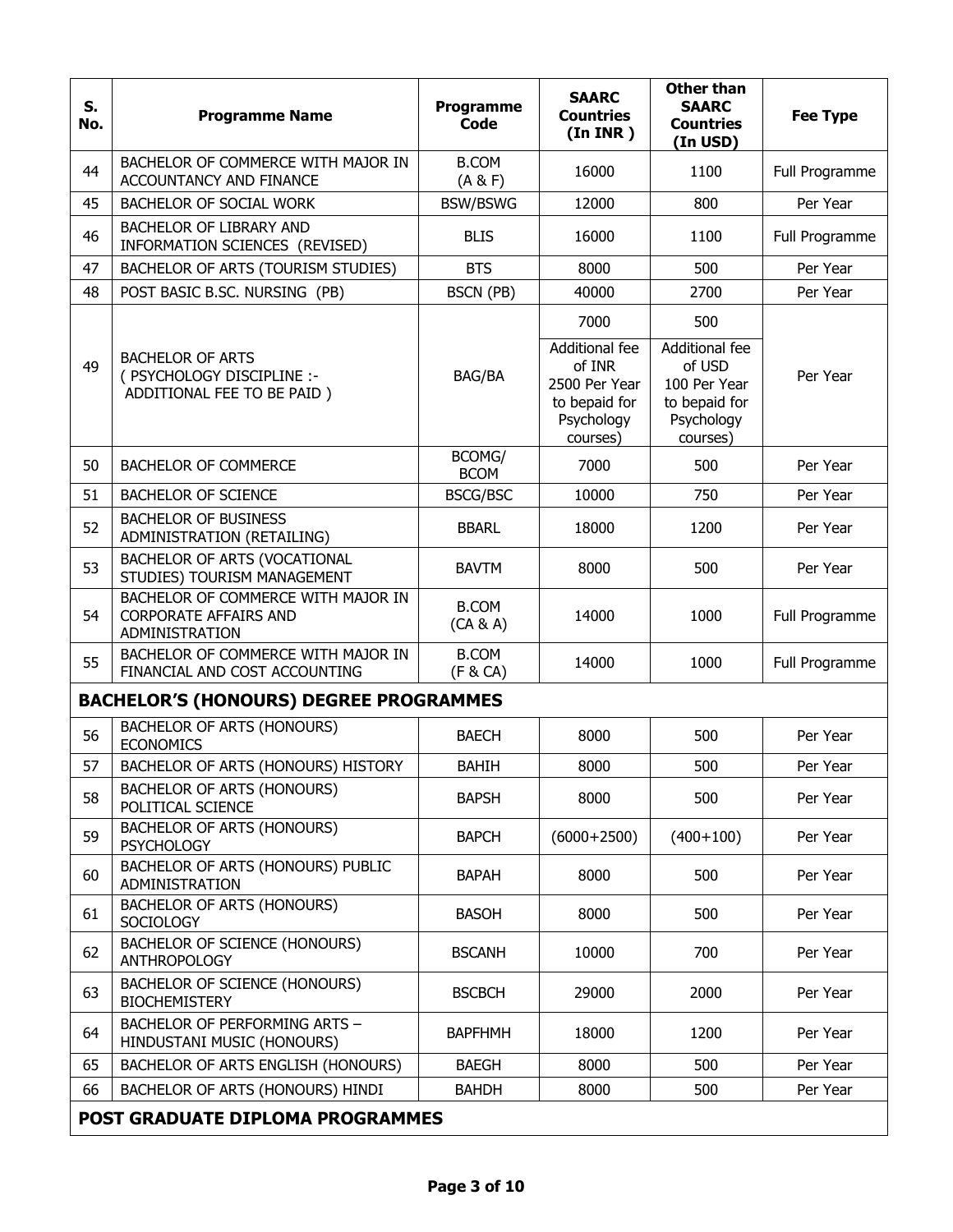| S.<br>No. | <b>Programme Name</b>                                                         | Programme<br>Code | <b>SAARC</b><br><b>Countries</b><br>(In <b>INR</b> ) | <b>Other than</b><br><b>SAARC</b><br><b>Countries</b><br>(In USD) | <b>Fee Type</b> |
|-----------|-------------------------------------------------------------------------------|-------------------|------------------------------------------------------|-------------------------------------------------------------------|-----------------|
| 67        | POST GRADUATE DIPLOMA IN RURAL<br><b>DEVELOMENT</b>                           | <b>PGDRD</b>      | 15000                                                | 1000                                                              | Full Programme  |
| 68        | POST GRADUATE DIPLOMA IN<br>COUNSELLING AND FAMILY THERAPY                    | <b>PGDCFT</b>     | 34000                                                | 2300                                                              | Full Programme  |
| 69        | POST GRADUATE DIPLOMA IN<br><b>TRANSLATION</b>                                | <b>PGDT</b>       | 8000                                                 | 500                                                               | Full Programme  |
| 70        | POST GRADUATE DIPLOMA IN<br>INTERNATIONAL BUSINESS OPERATIONS                 | <b>PGDIBO</b>     | 16000                                                | 1100                                                              | Full Programme  |
| 71        | POST GRADUATE DIPLOMA IN APPLIED<br><b>STATISTICS</b>                         | <b>PGDAST</b>     | 15000                                                | 1000                                                              | Full Programme  |
| 72        | POST GRADUATE DIPLOMA IN<br>ENVIRONMENT AND SUSTAINABLE<br><b>DEVELOPMENT</b> | <b>PGDESD</b>     | 15000                                                | 1000                                                              | Full Programme  |
| 73        | POST GRADUATE DIPLOMA IN ANALYTICAL<br><b>CHEMISTRY</b>                       | <b>PGDAC</b>      | 19000                                                | 1300                                                              | Full Programme  |
| 74        | POST GRADUATE DIPLOMA IN DISASTER<br><b>MANAGEMENT</b>                        | <b>PGDDM</b>      | 15000                                                | 1000                                                              | Full Programme  |
| 75        | POST GRADUATE DIPLOMA IN MENTAL<br><b>HEALTH</b>                              | <b>PGDMH</b>      | 18000                                                | 1200                                                              | Full Programme  |
| 76        | POST GRADUATE DIPLOMA IN LIBRARY<br><b>AUTOMATION AND NETWORKING</b>          | <b>PGDLAN</b>     | 36000                                                | 2400                                                              | Full Programme  |
| 77        | POST GRADUATE DIPLOMA IN GANDHI<br>AND PEACE STUDIES                          | <b>PGDGPS</b>     | 8000                                                 | 600                                                               | Full Programme  |
| 78        | POST GRADUATE DIPLOMA IN HIGHER<br><b>EDUCATION</b>                           | <b>PGDHE</b>      | 15000                                                | 1000                                                              | Full Programme  |
| 79        | POST GRADUATE DIPLOMA IN<br>EDUCATIONAL TECHNOLOGY                            | <b>PGDET</b>      | 13000                                                | 900                                                               | Full Programme  |
| 80        | POST GRADUATE DIPLOMA IN SCHOOL<br>LEADERSHIP AND MANAGEMENT                  | <b>PGDSLM</b>     | 15000                                                | 1000                                                              | Full Programme  |
| 81        | POST GRADUATE DIPLOMA IN<br>EDUCATIONAL MANAGEMENT AND<br>ADMINISTRATION      | <b>PGDEMA</b>     | 14000                                                | 900                                                               | Full Programme  |
| 82        | POST GRADUATE DIPLOMA IN PRE<br>PRIMARY EDUCATION                             | <b>PGDPPED</b>    | 19000                                                | 1300                                                              | Full Programme  |
| 83        | POST GRADUATE DIPLOMA IN ADULT<br><b>EDUCATION</b>                            | <b>PGDAE</b>      | 14000                                                | 1000                                                              | Full Programme  |
| 84        | POST GRADUATE DIPLOMA IN URBAN<br>PLANNING AND DEVELOPMENT                    | <b>PGDUPDL</b>    | 12000                                                | 800                                                               | Full Programme  |
| 85        | POST GRADUATE DIPLOMA IN<br>DEVELOPMENT STUDIES                               | <b>PGDDVS</b>     | 11000                                                | 700                                                               | Full Programme  |
| 86        | POST GRADUATE DIPLOMA IN<br>JOURNALISM AND MASS COMMUNICATION                 | <b>PGJMC</b>      | 25000                                                | 1700                                                              | Full Programme  |
| 87        | POST GRADUATE DIPLOMA IN AUDIO<br>PROGRAMME PRODUCTION                        | <b>PGDAPP</b>     | 24000                                                | 1600                                                              | Full Programme  |
| 88        | POST GRADUATE DIPLOMA IN FOOD<br>SAFETY AND QUALITY MANAGEMENT                | <b>PGDFSQM</b>    | 29000                                                | 1900                                                              | Full Programme  |
| 89        | POST GRADUATE DIPLOMA IN<br><b>INFORMATION SECURITY</b>                       | <b>PGDIS</b>      | 22000                                                | 1500                                                              | Per Semester    |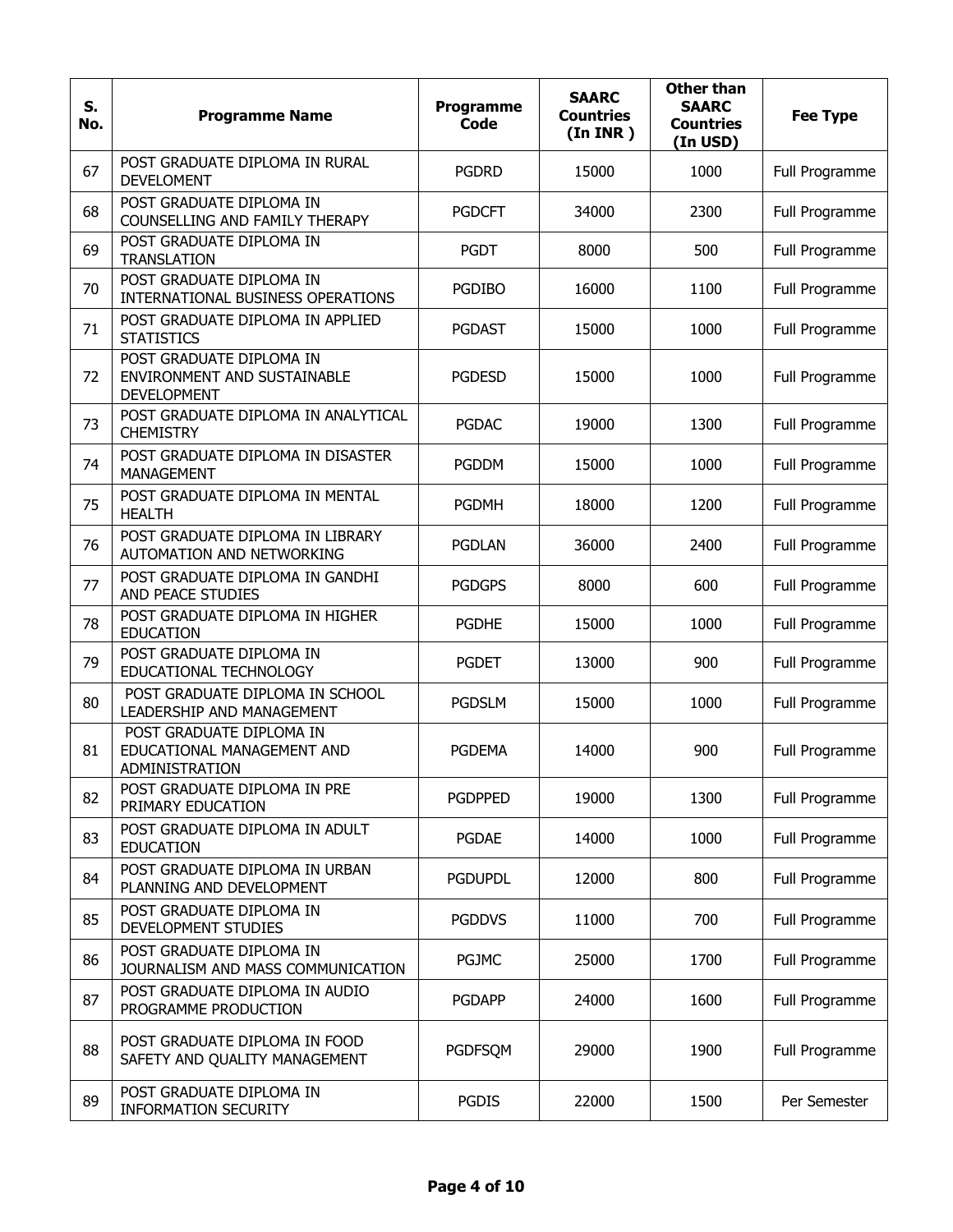| S.<br>No. | <b>Programme Name</b>                                                       | Programme<br>Code   | <b>SAARC</b><br><b>Countries</b><br>(In <b>INR</b> ) | <b>Other than</b><br><b>SAARC</b><br><b>Countries</b><br>(In USD) | <b>Fee Type</b> |
|-----------|-----------------------------------------------------------------------------|---------------------|------------------------------------------------------|-------------------------------------------------------------------|-----------------|
| 90        | POST GRADUATE DIPLOMA IN<br>PHARMACEUTICAL SALES MANAGEMENT                 | <b>PGDPSM</b>       | 17000                                                | 1100                                                              | Full Programme  |
| 91        | POST GRADUATE DIPLOMA IN<br>INTELLECTUAL PROPERTY RIGHTS                    | <b>PGDIPR</b>       | 20000                                                | 1400                                                              | Full Programme  |
| 92        | POST GRADUATE DIPLOMA IN CRIMINAL<br><b>JUSTICE</b>                         | <b>PGDCJ</b>        | 22000                                                | 1500                                                              | Full Programme  |
| 93        | POST GRADUATE DIPLOMA IN<br>ENVIRONMENTAL AND OCCUPATIONAL<br><b>HEALTH</b> | <b>PGDEOH</b>       | 13000                                                | 900                                                               | Full Programme  |
| 94        | POST GRADUATE DIPLOMA IN FOLKLORE<br>AND CULTURE STUDIES                    | <b>PGDFCS</b>       | 5000                                                 | 400                                                               | Full Programme  |
| 95        | POST GRADUATE DIPLOMA IN<br>SUSTAINABILITY SCIENCE                          | <b>PGDSS</b>        | 14000                                                | 900                                                               | Full Programme  |
| 96        | POST GRADUATE DIPLOMA IN WOMEN'S &<br><b>GENDER STUDIES</b>                 | <b>PGDWGS</b>       | 14000                                                | 1000                                                              | Full Programme  |
| 97        | POST GRADUATE DIPLOMA IN BOOK<br><b>PUBLISHING</b>                          | <b>PGDBP</b>        | 18000                                                | 1200                                                              | Full Programme  |
| 98        | POST GRADUATE DIPLOMA IN SOCIAL<br><b>WORK COUNSELLING</b>                  | <b>PGDCOUN</b>      | 30000                                                | 2000                                                              | Full Programme  |
| 99        | POST GRADUATE DIPLOMA IN HOSPITAL<br>AND HEALTH MANAGEMENT                  | <b>PGDHHM</b>       | 50000                                                | 4500                                                              | Full Programme  |
| 100       | POST GRADUATE DIPLOMA IN GERIATRIC<br>MEDICINE                              | <b>PGDGM</b>        | 52000                                                | 3500                                                              | Full Programme  |
| 101       | POST GRADUATE DIPLOMA IN MATERNAL<br>AND CHILD HEALTH                       | <b>PGDMCH</b>       | 60000                                                | 4500                                                              | Full Programme  |
| 102       | POST GRADUATE DIPLOMA IN HIV<br><b>MEDICINE</b>                             | <b>PGDHIVM</b>      | 120000                                               | 8100                                                              | Full Programme  |
| 103       | POST GRADUATE DIPLOMA IN COMPUTER<br><b>APPLICATIONS</b>                    | PGDCA/<br>PGDCA_NEW | 22000                                                | 1500                                                              | Per Semester    |
| 104       | POST GRADUATE DIPLOMA IN CORPORATE<br>SOCIAL RESPONSIBILITIY                | <b>PGDCSR</b>       | 14000                                                | 900                                                               | Full Programme  |
| 105       | POST GRADUATE DIPLOMA IN ANIMAL<br><b>WELFARE</b>                           | <b>PGDAW</b>        | 11000                                                | 700                                                               | Full Programme  |
| 106       | POST GRADUATE DIPLOMA IN DIGITAL<br><b>MEDIA</b>                            | PGDIDM              | 10000                                                | 700                                                               | Full Programme  |
| 107       | POST GRADUATE DIPLOMA IN HUMAN<br><b>RESOURCE MANAGEMENT</b>                | <b>PGDHRM</b>       | 4000                                                 | 300                                                               | Per Course      |
| 108       | POST GRADUATE DIPLOMA IN FINANCIAL<br><b>MANAGEMENT</b>                     | <b>PGDFM</b>        | 4000                                                 | 300                                                               | Per Course      |
| 109       | POST GRADUATE DIPLOMA IN<br><b>OPERATIONS MANAGEMENT</b>                    | <b>PGDOM</b>        | 4000                                                 | 300                                                               | Per Course      |
| 110       | POST GRADUATE DIPLOMA IN MARKETING<br><b>MANAGEMENT</b>                     | <b>PGDMM</b>        | 4000                                                 | 300                                                               | Per Course      |
|           | <b>DIPLOMA PROGRAMMES</b>                                                   |                     |                                                      |                                                                   |                 |
| 111       | DIPLOMA IN EARLY CHILDHOOD CARE AND<br><b>EDUCATION</b>                     | <b>DECE</b>         | 10000                                                | 750                                                               | Full Programme  |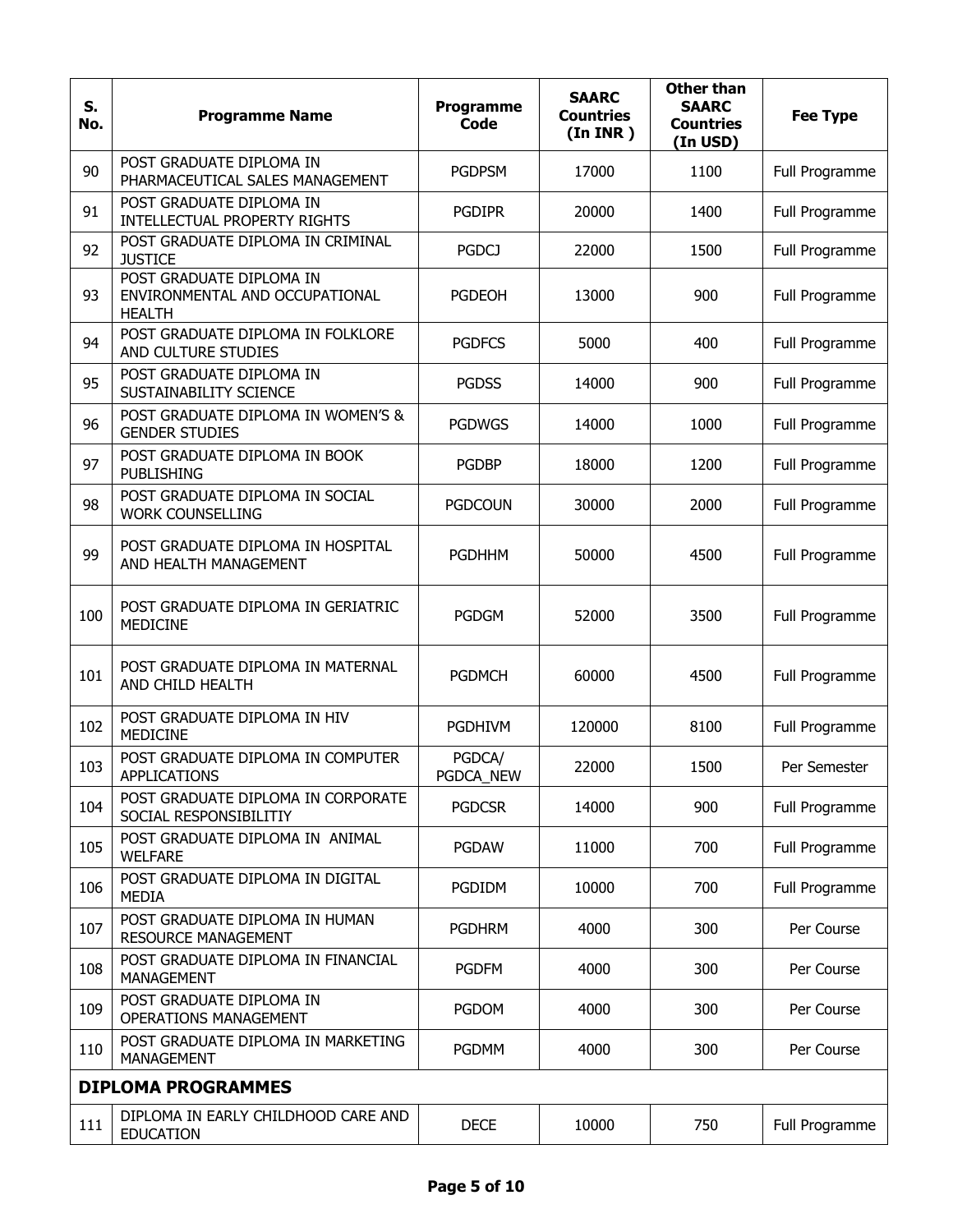| S.<br>No. | <b>Programme Name</b>                                                                | <b>Programme</b><br>Code | <b>SAARC</b><br><b>Countries</b><br>(In <b>INR</b> ) | <b>Other than</b><br><b>SAARC</b><br><b>Countries</b><br>(In USD) | <b>Fee Type</b> |
|-----------|--------------------------------------------------------------------------------------|--------------------------|------------------------------------------------------|-------------------------------------------------------------------|-----------------|
| 112       | DIPLOMA IN NUTRITION & HEALTH<br><b>EDUCATION</b>                                    | <b>DNHE</b>              | 10000                                                | 750                                                               | Full Programme  |
| 113       | DIPLOMA IN PANCHAYAT LEVEL<br>ADMINISTRATION AND DEVELOPMENT                         | <b>DPLAD</b>             | 7000                                                 | 500                                                               | Full Programme  |
| 114       | DIPLOMA IN EVENT MANAGEMENT                                                          | <b>DEVMT</b>             | 16000                                                | 1100                                                              | Full Programme  |
| 115       | DIPLOMA IN TOURISM STUDIES                                                           | <b>DTS</b>               | 10000                                                | 750                                                               | Full Programme  |
| 116       | DIPLOMA IN CREATIVE WRITING IN<br><b>ENGLISH</b>                                     | <b>DCE</b>               | 10000                                                | 750                                                               | Full Programme  |
| 117       | DIPLOMA PROGRAMME IN URDU                                                            | <b>DUL</b>               | 4000                                                 | 200                                                               | Full Programme  |
| 118       | DIPLOMA IN VALUE ADDED PRODUCTS<br>FROM FRUITS & VEGETABLES                          | <b>DVAPFV</b>            | 32000                                                | 2550                                                              | Full Programme  |
| 119       | DIPLOMA IN DAIRY TECHNOLOGY                                                          | <b>DDT</b>               | 30000                                                | 2100                                                              | Full Programme  |
| 120       | DIPLOMA IN MEAT TECHNOLOGY                                                           | <b>DMT</b>               | 29000                                                | 1900                                                              | Full Programme  |
| 121       | DIPLOMA IN WATERSHED MANAGEMENT                                                      | <b>DWM</b>               | 24000                                                | 1600                                                              | Full Programme  |
| 122       | DIPLOMA IN WOMEN'S EMPOWERMENT<br>AND DEVELOPMENT                                    | <b>DWED</b>              | 10000                                                | 750                                                               | Full Programme  |
| 123       | DIPLOMA IN HIV AND FAMILY EDUCATION                                                  | <b>DAFE</b>              | 10000                                                | 750                                                               | Full Programme  |
| 124       | DIPLOMA IN BUSINESS PROCESS<br><b>OUTSOURCING - FINANCE AND</b><br><b>ACCOUNTING</b> | <b>DBPOFA</b>            | 19000                                                | 1300                                                              | Per Sem.        |
| 125       | DIPLOMA IN MODERN OFFICE PRACTICE                                                    | <b>DMOP</b>              | 12000                                                | 800                                                               | Full Programme  |
| 126       | DIPLOMA IN PARALEGAL PRACTICE                                                        | <b>DIPP</b>              | 17000                                                | 1100                                                              | Full Programme  |
| 127       | DIPLOMA IN AQUACULTURE                                                               | <b>DAQ</b>               | 16000                                                | 1100                                                              | Full Programme  |
| 128       | DIPLOMA IN RETAILING                                                                 | <b>DIR</b>               | 18000                                                | 1200                                                              | Full Programme  |
| 129       | DIPLOMA IN TEACHING GERMAN AS A<br><b>FOREIGN LANGUAGE</b>                           | DTG                      | 14000                                                | 900                                                               | Full Programme  |
| 130       | DIPLOMA IN NURSING ADMINISTRATION                                                    | <b>DNA</b>               | 22000                                                | 1500                                                              | Full Programme  |
| 131       | DIPLOMA IN CRITICAL CARE NURSING                                                     | <b>DCCN</b>              | 12000                                                | 800                                                               | Full Programme  |
| 132       | DIPLOMA IN HORTICULTURE                                                              | <b>DHORT</b>             | 8000                                                 | 500                                                               | Full Programme  |
| 133       | DIPLOMA IN THEATER ARTS                                                              | <b>DTH</b>               | 15000                                                | 1000                                                              | Full Programme  |
| 134       | DIPLOMA IN VALUE EDUCATION                                                           | <b>DPVE</b>              | 8000                                                 | 500                                                               | Full Programme  |
|           | <b>POST GRADUATE CERTIFICATE PROGRAMMES</b>                                          |                          |                                                      |                                                                   |                 |
| 135       | POST GRADUATE CERTIFICATE IN CYBER<br>LAW                                            | <b>PGCCL</b>             | 17000                                                | 1100                                                              | Full Programme  |
| 136       | POST GRADUATE CERTIFICATE IN PATENT<br><b>PRACTICE</b>                               | <b>PGCPP</b>             | 19000                                                | 1300                                                              | Full Programme  |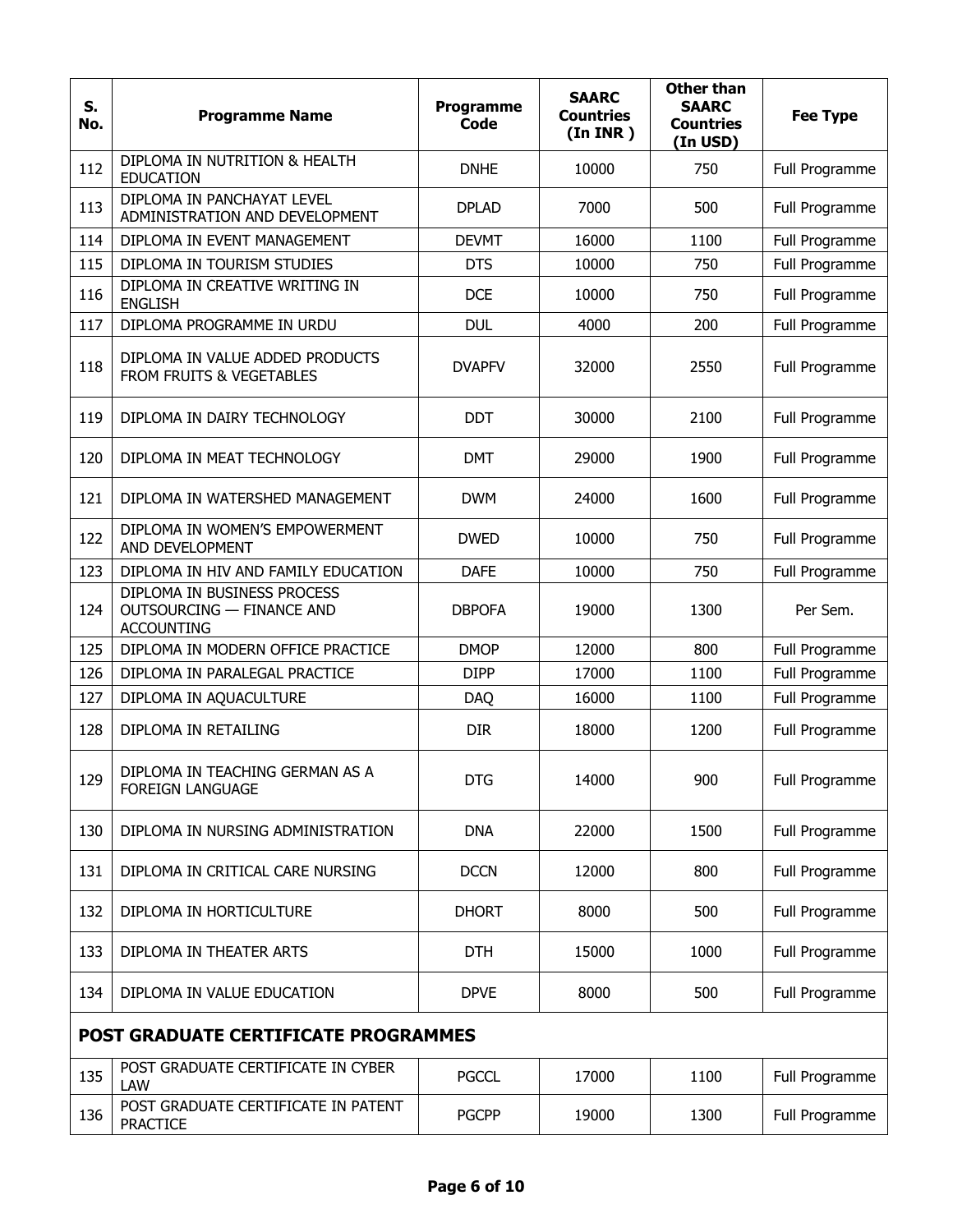| S.<br>No. | <b>Programme Name</b>                                                                                                 | <b>Programme</b><br><b>Code</b> | <b>SAARC</b><br><b>Countries</b><br>(In <b>INR</b> ) | <b>Other than</b><br><b>SAARC</b><br><b>Countries</b><br>(In USD) | <b>Fee Type</b> |
|-----------|-----------------------------------------------------------------------------------------------------------------------|---------------------------------|------------------------------------------------------|-------------------------------------------------------------------|-----------------|
| 137       | POST GRADUATE CERTIFICATE IN<br>CLIMATE CHANGE                                                                        | <b>PGCCC</b>                    | 8000                                                 | 500                                                               | Full Programme  |
| 138       | POST GRADUATE CERTIFICATE IN<br><b>GEOINFORMATICS</b>                                                                 | <b>PGCGI</b>                    | 12000                                                | 800                                                               | Full Programme  |
| 139       | ADVANCED CERTIFICATE IN POWER<br>DISTRIBUTION MANAGEMENT                                                              | <b>ACPDM</b>                    | 11000                                                | 700                                                               | Full Programme  |
| 140       | POST GRADUATE CERTIFICATE IN<br>AGRICULTURE POLICY                                                                    | <b>PGCAP</b>                    | 7000                                                 | 500                                                               | Full Programme  |
| 141       | POST GRADUATE CERTIFICATE IN GANDHI<br>AND PEACE STUDIES                                                              | <b>PGCGPS</b>                   | 5000                                                 | 300                                                               | Full Programme  |
| 142       | POST GRADUATE CERTIFICATE IN ADULT<br><b>EDUCATION</b>                                                                | <b>PGCAE</b>                    | 7000                                                 | 500                                                               | Full Programme  |
| 143       | POST GRADUATE CERTIFICATE IN<br>INFORMATION AND ASSISTIVE<br>TECHNOLOGIES FOR THE INSTRUCTORS<br>OF VISUALLY IMPAIRED | <b>PGCIATIVI</b>                | 12000                                                | 800                                                               | Full Programme  |
| 144       | POST GRADUATE CERTIFICATE IN<br><b>BANGLA-HINDI TRANSLATION</b>                                                       | <b>PGCBHT</b>                   | 4000                                                 | 200                                                               | Full Programme  |
| 145       | POST GRADUATE CERTIFICATE IN<br>MALAYALAM-HINDI TRANSLATION                                                           | <b>PGCMHT</b>                   | 4000                                                 | 200                                                               | Full Programme  |
| 146       | POST GRADUATE CERTIFICATE IN<br>MEDICAL MANAGEMENT OF CBRNE<br><b>DISASTERS</b>                                       | <b>PGCMDM</b>                   | 11000                                                | 700                                                               | Full Programme  |
| 147       | POST GRADUATE CERTIFICATE IN<br>INVENTROY PLANNING AND WARHOUSING<br>FOR ENGINEERS                                    | <b>PGCIPWS</b>                  | 12000                                                | 800                                                               | Full Programme  |
| 148       | POST GRADUATE CERTIFICATE IN<br><b>INDUSTRIAL SAFTY</b>                                                               | <b>PGCINDS</b>                  | 12000                                                | 800                                                               | Full Programme  |
|           | <b>CERTIFICATE PROGRAMMES</b>                                                                                         |                                 |                                                      |                                                                   |                 |
| 149       | CERTIFICATE IN LIBRARY AND<br><b>INFORMATION SCIENCE</b>                                                              | <b>CLIS</b>                     | 6000                                                 | 400                                                               | Full Programme  |
| 150       | CERTIFICATE IN DISASTER MANAGEMENT                                                                                    | <b>CDM</b>                      | 5000                                                 | 400                                                               | Full Programme  |
| 151       | CERTIFICATE IN ENVIRONMENTAL<br><b>STUDIES</b>                                                                        | <b>CES</b>                      | 5000                                                 | 400                                                               | Full Programme  |
| 152       | CERTIFICATE PROGRAMME ON LIFE AND<br>THOUGHT OF DR .B.R . AMBEDKAR                                                    | <b>CLTA</b>                     | 2000                                                 | 100                                                               | Full Programme  |
| 153       | CERTIFICATE IN PEACE STUDIES AND<br><b>CONFLICT MANAGEMENT</b>                                                        | <b>CPSCM</b>                    | 7000                                                 | 500                                                               | Full Programme  |
| 154       | CERTIFICATE IN FOOD AND NUTRITION                                                                                     | <b>CFN</b>                      | 5000                                                 | 400                                                               | Full Programme  |
| 155       | CERTIFICATE IN NUTRITION AND CHILD<br><b>CARE</b>                                                                     | <b>CNCC</b>                     | 5000                                                 | 400                                                               | Full Programme  |
| 156       | CERTIFICATE IN RURAL DEVELOPMENT                                                                                      | <b>CRD</b>                      | 5000                                                 | 400                                                               | Full Programme  |
| 157       | CERTIFICATE IN GUIDANCE                                                                                               | <b>CIG</b>                      | 5000                                                 | 400                                                               | Full Programme  |
| 158       | CERTIFICATE IN INFORMATION<br><b>TECHNOLOGY</b>                                                                       | <b>CIT</b>                      | 12000                                                | 800                                                               | Full Programme  |
| 159       | CERTIFICATE IN TEACHING OF ENGLISH<br>AS A SECOND LANGUAGE                                                            | <b>CTE</b>                      | 5000                                                 | 400                                                               | Full Programme  |
| 160       | CERTIFICATE IN FUNCTIONAL ENGLISH<br>(BASIC LEVEL)                                                                    | <b>CFE</b>                      | 8000                                                 | 500                                                               | Full Programme  |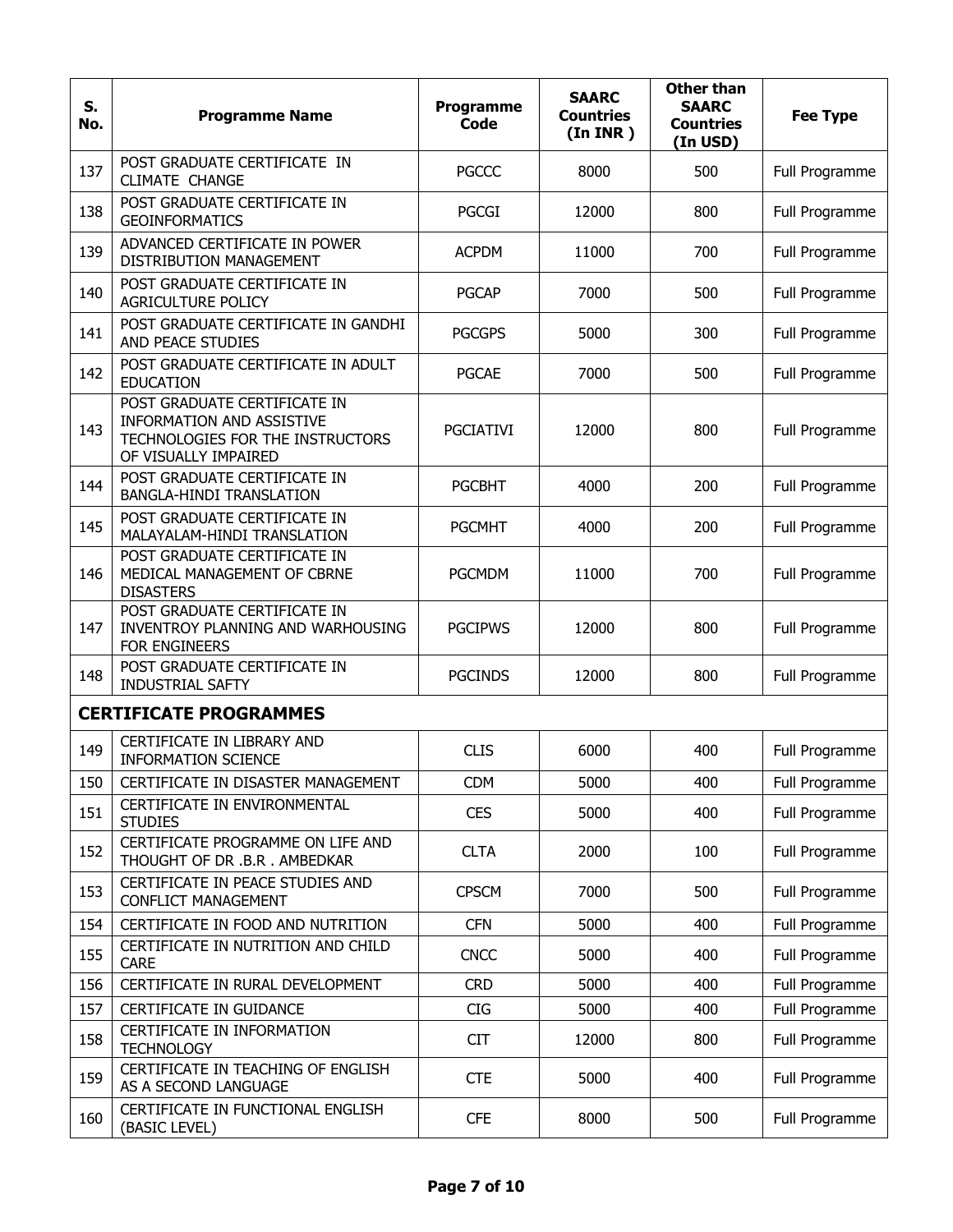| S.<br>No. | <b>Programme Name</b>                                                                                | <b>Programme</b><br>Code | <b>SAARC</b><br><b>Countries</b><br>(In <b>INR</b> ) | <b>Other than</b><br><b>SAARC</b><br><b>Countries</b><br>(In USD) | <b>Fee Type</b> |
|-----------|------------------------------------------------------------------------------------------------------|--------------------------|------------------------------------------------------|-------------------------------------------------------------------|-----------------|
| 161       | CERTIFICATE IN URDU LANGUAGE                                                                         | <b>CUL</b>               | 2000                                                 | 200                                                               | Full Programme  |
| 162       | CERTIFICATE IN HUMAN RIGHTS                                                                          | <b>CHR</b>               | 5000                                                 | 400                                                               | Full Programme  |
| 163       | CERTIFICATE IN CONSUMER PROTECTION                                                                   | <b>CCP</b>               | 5000                                                 | 400                                                               | Full Programme  |
| 164       | CERTIFICATE IN CO-OPERATION, CO-<br>OPERATIVE LAW & BUSINESS LAWS                                    | <b>CCLBL</b>             | 17000                                                | 1100                                                              | Full Programme  |
| 165       | CERTIFICATE IN ANTI HUMAN<br><b>TRAFFICKING</b>                                                      | <b>CAHT</b>              | 3000                                                 | 200                                                               | Full Programme  |
| 166       | CERTIFICATE IN INTERNATIONAL<br>HUMANITARIAN LAW                                                     | <b>CIHL</b>              | 5000                                                 | 400                                                               | Full Programme  |
| 167       | CERTIFICATE PROGRAMME IN NGO<br><b>MANAGEMENT</b>                                                    | <b>CNM</b>               | 4000                                                 | 200                                                               | Full Programme  |
| 168       | CERTIFICATE IN BUSINESS SKILLS                                                                       | <b>CBS</b>               | 6000                                                 | 400                                                               | Full Programme  |
| 169       | CERTIFICATE IN COMMUNICATION & IT<br><b>SKILLS</b>                                                   | <b>CCITSK</b>            | 11000                                                | 800                                                               | Full Programme  |
| 170       | ADVANCED CERTIFICATE IN INFORMATION<br><b>SECURITY</b>                                               | <b>ACISE</b>             | 11000                                                | 700                                                               | Full Programme  |
| 171       | CERTIFICATE IN FASHION DESIGN                                                                        | <b>CFDE</b>              | 10000                                                | 700                                                               | Full Programme  |
| 172       | CERTIFICATE IN TOURISM STUDIES                                                                       | <b>CTS</b>               | 5000                                                 | 400                                                               | Full Programme  |
| 173       | CERTIFICATE PROGRAMME IN<br>LABORATORY TECHNIQUES                                                    | <b>CPLT</b>              | 8000                                                 | 600                                                               | Full Programme  |
| 174       | CERTIFICATE PROGRAMME IN TEACHING<br>OF PRIMARY SCHOOL MATHEMATICS<br>(OFFERED ONLY IN JULY SESSION) | <b>CTPM</b>              | 5000                                                 | 400                                                               | Full Programme  |
| 175       | CERTIFICATE IN HIV AND FAMILY<br><b>EDUCATION</b>                                                    | <b>CAFE</b>              | 5000                                                 | 400                                                               | Full Programme  |
| 176       | CERTIFICATE IN SOCIAL WORK AND<br>CRIMINAL JUSTICE SYSTEM                                            | <b>CSWCJS</b>            | 3000                                                 | 200                                                               | Full Programme  |
| 177       | CERTIFICATE IN TRIBAL STUDIES                                                                        | <b>CTRBS</b>             | 2000                                                 | 100                                                               | Full Programme  |
| 178       | CERTIFICATE IN SERICULTURE                                                                           | <b>CIS</b>               | 8000                                                 | 600                                                               | Full Programme  |
| 179       | CERTIFICATE IN ORGANIC FARMING                                                                       | COF                      | 10000                                                | 600                                                               | Full Programme  |
| 180       | CERTIFICATE IN WATER HARVESTING &<br><b>MANAGEMENT</b>                                               | <b>CWHM</b>              | 5000                                                 | 300                                                               | Full Programme  |
| 181       | CERTIFICATE IN POULTRY FARMING                                                                       | <b>CPF</b>               | 7000                                                 | 500                                                               | Full Programme  |
| 182       | CERTIFICATE IN BEEKEEPING                                                                            | <b>CIB</b>               | 3000                                                 | 200                                                               | Full Programme  |
| 183       | CERTIFICATE IN ARABIC LANGUAGE                                                                       | CAL                      | 4000                                                 | 200                                                               | Full Programme  |
| 184       | CERTIFICATE IN FRENCH LANGUAGE                                                                       | <b>CFL</b>               | 13000                                                | 900                                                               | Full Programme  |
| 185       | CERTIFICATE IN RUSSIAN LANGUAGE                                                                      | <b>CRUL</b>              | 5000                                                 | 300                                                               | Full Programme  |
| 186       | CERTIFICATE IN JAPANESE LANGUAGE                                                                     | <b>CJL</b>               | 11000                                                | 700                                                               | Full Programme  |
| 187       | CERTIFICATE IN KOREAN LANGUAGE &<br><b>CULTURE</b>                                                   | <b>CKLC</b>              | 5000                                                 | 300                                                               | Full Programme  |
| 188       | CERTIFICATE IN SPANISH LANGUAGE &<br><b>CULTURE</b>                                                  | <b>CSLC</b>              | 9000                                                 | 600                                                               | Full Programme  |
| 189       | CERTIFICATE IN GERMAN LANGUAGE                                                                       | <b>CGL</b>               | 5000                                                 | 300                                                               | Full Programme  |
| 190       | CERTIFICATE IN PERSIAN LANGUAGE                                                                      | <b>CPEL</b>              | 4000                                                 | 200                                                               | Full Programme  |
| 191       | CERTIFICATE IN FIRST AID                                                                             | <b>CFAID</b>             | 7000                                                 | 500                                                               | Full Programme  |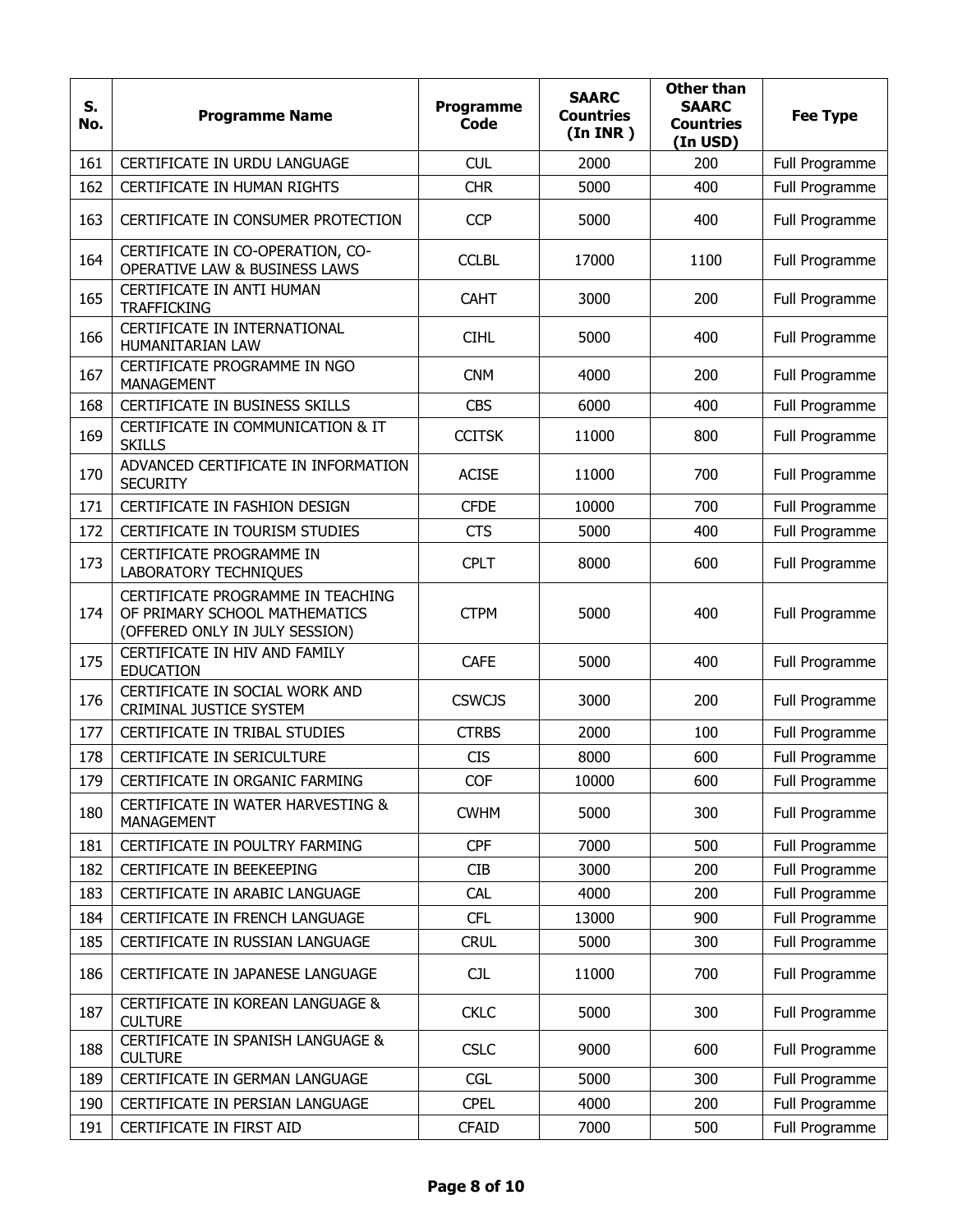| S.<br>No. | <b>Programme Name</b>                                                                 | Programme<br>Code | <b>SAARC</b><br><b>Countries</b><br>(In <b>INR</b> ) | <b>Other than</b><br><b>SAARC</b><br><b>Countries</b><br>(In USD) | <b>Fee Type</b> |
|-----------|---------------------------------------------------------------------------------------|-------------------|------------------------------------------------------|-------------------------------------------------------------------|-----------------|
| 192       | CERTIFICATE PROGRAMME IN YOGA                                                         | <b>CPY</b>        | 10000                                                | 700                                                               | Full Programme  |
| 193       | CERTIFICATE IN HEALTH CARE WASTE<br><b>MANAGEMENT</b>                                 | <b>CHCWM</b>      | 6000                                                 | 400                                                               | Full Programme  |
| 194       | CERTIFICATE IN NEWBORN AND INFANT<br><b>NURSING</b>                                   | <b>CNIN</b>       | 13000                                                | 900                                                               | Full Programme  |
| 195       | CERTIFICATE IN MATERNAL AND CHILD<br><b>HEALTH NURSING</b>                            | <b>CMCHN</b>      | 13000                                                | 900                                                               | Full Programme  |
| 196       | CERTIFICATE IN HOME BASED HEALTH<br><b>CARE</b>                                       | <b>CHBHC</b>      | 5000                                                 | 300                                                               | Full Programme  |
| 197       | CERTIFICATE IN GENERAL DUTY<br><b>ASSISTANCE</b>                                      | <b>CGDA</b>       | 12000                                                | 800                                                               | Full Programme  |
| 198       | CERTIFICATE IN GERIATRIC CARE<br><b>ASSISTANCE</b>                                    | <b>CGCA</b>       | 13000                                                | 900                                                               | Full Programme  |
| 199       | CERTIFICATE IN PHLEBOTOMY<br><b>ASSISTANCE</b>                                        | <b>CPHA</b>       | 15000                                                | 1000                                                              | Full Programme  |
| 200       | CERTIFICATE IN HOME HEALTH<br><b>ASSISTANCE</b>                                       | <b>CHHA</b>       | 12000                                                | 800                                                               | Full Programme  |
| 201       | CERTIFICATE IN COMMUNITY HEALTH                                                       | <b>CCH</b>        | 30000                                                | 2000                                                              | Full Programme  |
| 202       | CERTIFICATE IN VISUAL ARTS - PAINTING                                                 | <b>CVAP</b>       | 8000                                                 | 500                                                               | Full Programme  |
| 203       | CERTIFICATE IN VISUAL ARTS - APPLIED<br><b>ART</b>                                    | <b>CVAA</b>       | 8000                                                 | 500                                                               | Full Programme  |
| 204       | CERTIFICATE IN PERFORMING ARTS -<br><b>THEATRE ARTS</b>                               | <b>CPATHA</b>     | 8000                                                 | 500                                                               | Full Programme  |
| 205       | CERTIFICATE IN PERFORMING ARTS<br><b>HINDUSTANI MUSIC</b>                             | <b>CPAHM</b>      | 8000                                                 | 500                                                               | Full Programme  |
| 206       | CERTIFICATE IN PERFORMING ARTS<br><b>KARNATAK MUSIC</b>                               | <b>CPAKM</b>      | 8000                                                 | 500                                                               | Full Programme  |
| 207       | <b>CERTIFICATE IN PERFORMING ARTS</b><br>BHARATANATYAM                                | <b>CPABN</b>      | 8000                                                 | 500                                                               | Full Programme  |
| 208       | CERTIFICATE IN ENERGY TECHNOLOGY<br>AND MANAGEMENT                                    | <b>CETM</b>       | 6000                                                 | 400                                                               | Full Programme  |
| 209       | CERTIFICATE OF COMPETENCY IN POWER<br>DISTRIBUTION (ELECTRICAL<br><b>TECHNICIANS)</b> | <b>CCPD</b>       | 7000                                                 | 500                                                               | Full Programme  |
| 210       | CERTIFICATE PROGRAMME IN VALUE<br><b>EDUCATION</b>                                    | <b>CPVE</b>       | 4000                                                 | 200                                                               | Full Programme  |
| 211       | CERTIFICATE IN COMMUNITY RADIO                                                        | <b>CCR</b>        | 13000                                                | 900                                                               | Full Programme  |
| 212       | CERTIFICATE IN SANSKRIT SAMBHASHAN                                                    | <b>SSB</b>        | 3000                                                 | 200                                                               | Full Programme  |
| 213       | CERTIFICATE IN MOBILE APPLICATION<br><b>DEVELOPMENT</b>                               | <b>CMAD</b>       | 10000                                                | 700                                                               | Full Programme  |
| 214       | CERTIFICATE IN SOLID WASTE<br>MANAGEMENT                                              | <b>CSWM</b>       | 7000                                                 | 500                                                               | Full Programme  |
| 215       | CERTIFICATE IN ADOLESCENT HEALTH<br>AND COUNSELLING                                   | <b>CAHC</b>       | 4000                                                 | 300                                                               | Full Programme  |
| 216       | CERTIFICATE IN GENDER, AGRICULTURE<br>AND SUSTAINABLE DEVELOPMENT                     | <b>CGAS</b>       | 8000                                                 | 500                                                               | Full Programme  |
| 217       | CERTIFICATE IN SOLID WASTES<br>TREATMENT TECHNIQUES                                   | <b>CSWATT</b>     | 10000                                                | 700                                                               | Full Programme  |
|           | <b>AWARENESS AND APPRECIATION PROGRAMMES</b>                                          |                   |                                                      |                                                                   |                 |
| 218       | AWARENESS PROGRAMME ON DAIRY                                                          | <b>APDF</b>       | 2000                                                 | 100                                                               | Full Programme  |